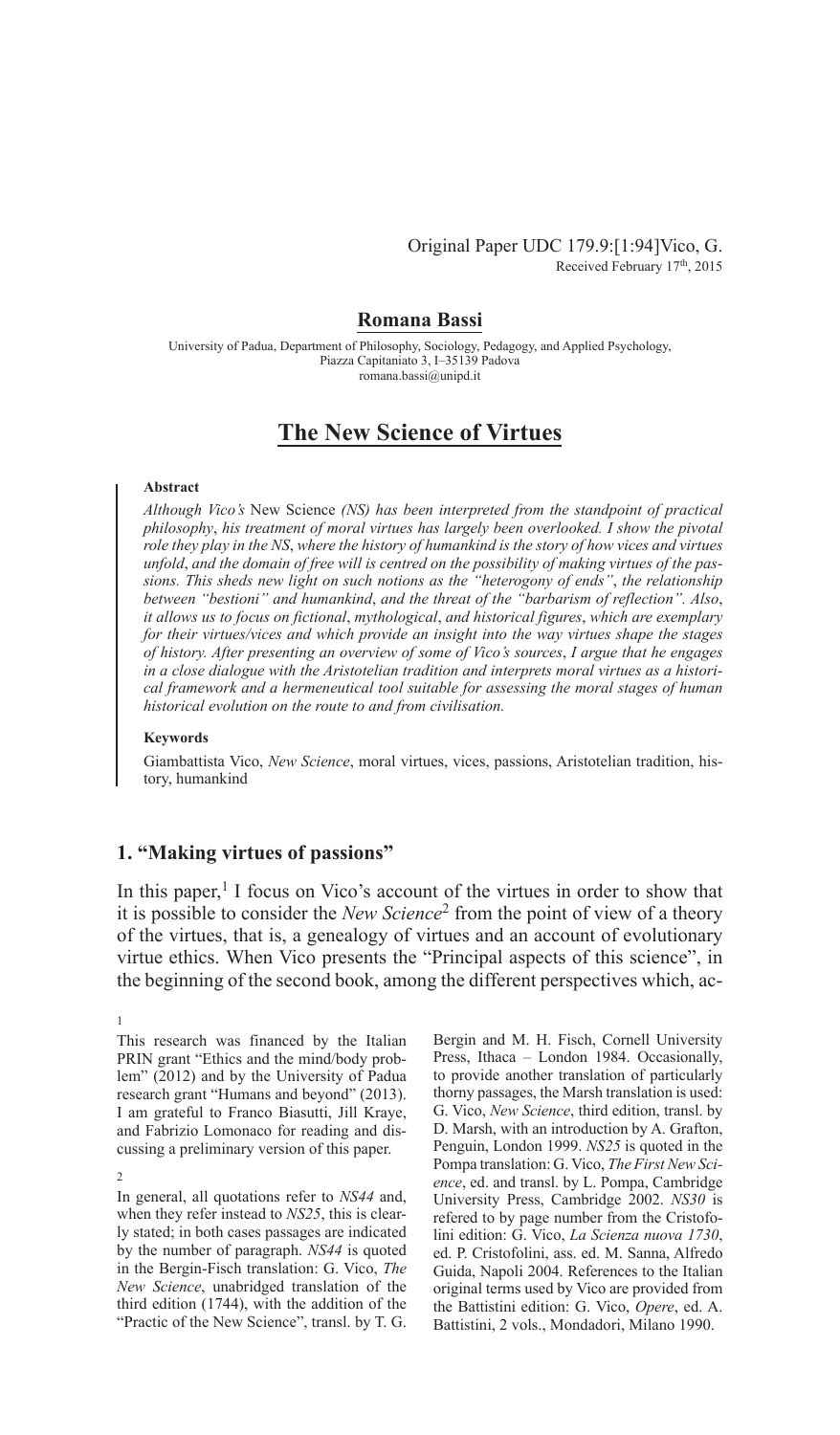cording to him, can (and should) be applied to the interpretation of his work, he could well have added that the *NS* offers a historically developed interpretation of the Aristotelian theory of virtues. I do not necessarily mean that this is the way Vico wanted his text to be read, as the theory of virtue would have seemed very much a platitude to him. Instead, I wish to show that some of the conceptual, as well as lexical, choices made by Vico can be better understood if we bear in mind the widely debated tradition of moral virtues.

Dealing with the "second principal aspect of this science", which is a "philosophy of authority", he makes it clear that: "the property of human nature which not even God can take from man without destroying him  $(...)$  is the free use of the will" (§ 388–389). This is connected to Axiom VIII: that "man has free choice (*libero arbitrio*), however weak, to make virtues of his passions" (§ 136). How this historical transformation and civil evolution of the passions into virtues is achieved, and in what ways it brings about the whole course of history, is the object of the reading which I propose. From this standpoint, making the virtues the focus of our attention is relevant to developing a new insight into Vico's work and to seeing how he deals with the long philosophical tradition of moral virtues and Aristotelian ethics. It might also help to counteract a widespread historiographical (mis)judgement typical of the analytical history of ethics: the view that philosophical reflection about virtues and virtue ethics moves from Aristotle and Thomas Aquinas to Hume, placing everything in between into a black hole of irrelevance.<sup>3</sup>

A preliminary objection needs to be confronted: is a "Vichian account of the virtues" to be found in the *NS* after all? Vico does not devote a specific section to a treatment of the virtues, and one would be hard put to track down a systematic approach to the virtues in his works. Instead, he provides multiple clues to different accounts of the virtues throughout his work and draws on complex, intertwined, and multi-faceted philosophical traditions which, however, seem to have generally escaped the attention of scholars. Although a good deal has been written about his treatment of prudence or of his heroes and their heroic virtue, no comprehensive analysis of moral virtues in the *NS* seems as yet to have been attempted. This is not the place to investigate any specific virtue at length; instead, I aim to focus on the way different philosophical traditions about moral virtues crop up in Vico's work. A preliminary account of some of these various influences, based on a few passages in the *NS*, will guide us through Vico's treatment of the notion of virtue. This notion should not only take into account references to the virtues and to their definitions, but should also strive for a broader outlook, in which their correlated vices are considered. There are many reasons for this: 1. Vico often juxtaposes virtues with vices and bases their theoretical polarity on historical considerations; 2. in doing so, he seems to be influenced, at least to some extent, by the Aristotelian tradition with regard to the definitions of virtues and vices; 3. however, the connection which Vico highlights between vice and virtue is not just an opposition or polarization in line with the Aristotelian tradition. He also connects virtues to vices; and in many instances their interconnections are spread along the continuous curve of ideal eternal history, as virtues and vices evolve and resolve into one another, with the heterogony of ends playing a key role in this passage.

## **2. At the root of virtues: Homer and Achilles**

It comes as no surprise that in his research Vico does not start directly from the philosopher who we nowadays consider the father of virtue ethics, Aris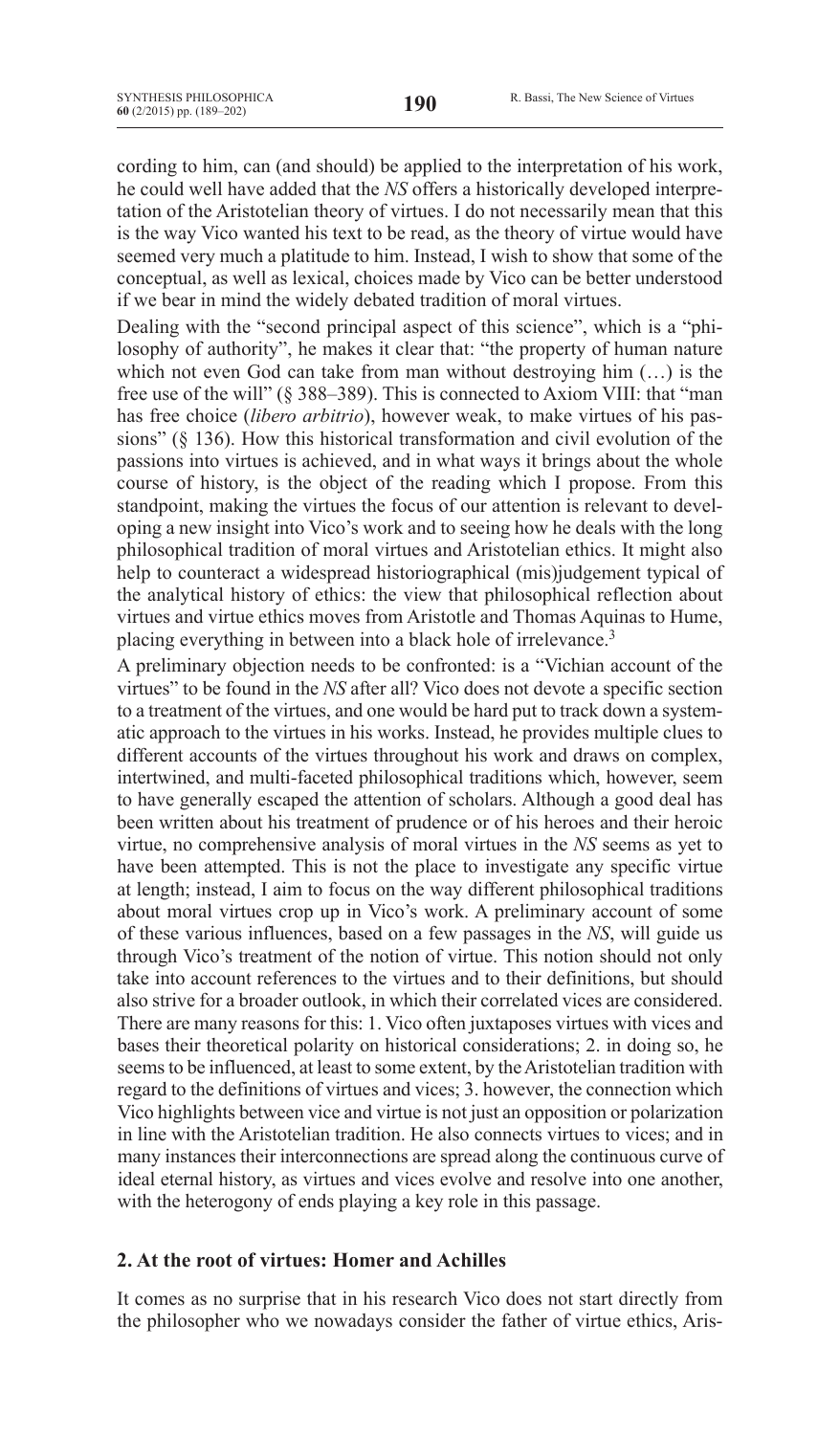totle. And this is not because he explicitly states in his *Autobiography* that he prefers Plato to Aristotle – a judgement which should be put under close scrutiny and called into question, or at least treated with some caution.<sup>4</sup> Rather, in this instance, Aristotle's moral philosophy cannot provide the point of departure for a theory of virtues because in Vico's view he represents a mature stage of philosophical reflection, which he refers to as a stage of "fully developed human reason" (§ 326, 924). For the very same reason, Plato's account of virtues also cannot help Vico, who is looking for the origins of human moral virtue. Therefore, moving along a regressive path in order to find the root of the virtues, Vico reaches an archaic poet, rather than a philosopher – Homer, rather than Plato.

A passage from *NS25* explains the reasons underlying this choice and its implications, both philological and philosophical: "whilst Plato was taking his notions from Homer, Homer has been read as if he had been a philosopher like Plato".5 Vico openly criticises such an unhistorical interpretation of Homer's poems; but his main reason for addressing this issue is to provide a comparison between the philosophers' notion of heroic virtue and the poets' notion of the hero and his virtue. This passage, with its *hapax legomenon* (*omerizzò*), lacks a correlative in the later versions of *NS*; <sup>6</sup> Vico's "Discovery of the true Homer" is yet to come, so this can only be seen as a hint at the philological issues which will find a more comprehensive solution there;<sup>7</sup> and yet this passage shows the distance, as well as the connection, between the hero of the poets and the hero of the philosophers.

The difference between them is the notion of virtue which they embodied. The poets attributed virtue to the supposedly divine nature of the hero, a concept which was later reinforced by metaphysics:

"the hero of the poets was believed to be of divine origin because he had been born under Jupiter's spells, and this is how the poets' hero, by meditation and philosophical explanation became the philosophers' hero: that he was the one who, by meditating on the eternal truths taught by metaphysics, he actually could become of a divine nature, and because of that, he naturally acted moved by virtues" (*NS25*, § 301).

It seems here that, properly speaking, moral virtues are only to be found at a later stage in history, as well as in history of philosophy; and yet the Ho-

See, for instance, S. M. Gardiner ed., *Virtue Ethics*, *Old and New*, Cornell University Press, Ithaca – London 2005, p. 1.

4

3

There is little doubt, for instance, that Vico's division of moral, economic and civil virtues is modelled on the Renaissance Aristotelian tradition of moral philosophy, which distinguished between ethics, oeconomics and politics, see J. Kraye, "Moral philosophy", in: gen. ed. C. B. Schmitt, eds. Q. Skinner, E. Kessler, ass. ed. J. Kraye, *Cambridge History of Renaissance Philosophy*, Cambridge University Press, Cambridge 1988, pp. 303–386, in particular at pp. 303–305. Generally speaking, and from a quantitative perspective, compared to *NS25*, *NS44* contains a larger number of references to both Plato and Aristotle, but while the number of references to Plato increases only moderately, there are more than five times as many to Aristotle.

5 *NS25*, § 302 ("onde Platone omerizzò, Omero fu creduto platonizzare").

6 For a synoptic analysis of the different versions of *NS* book III about Homer in the 1730 and in the 1744 edition see, G. Vico, *La discoverta del vero Omero*, seguita dal *Giudizio sopra Dante*, ed. P. Cristofolini, ETS, Pisa 2006.

7

The criticism aimed at the notion of Homer as a philosopher anticipates the Vichian solution of the Homeric question, see P. Cristofolini, "Prefazione", in G. Vico, *La discoverta del vero Omero*, pp. 5–19.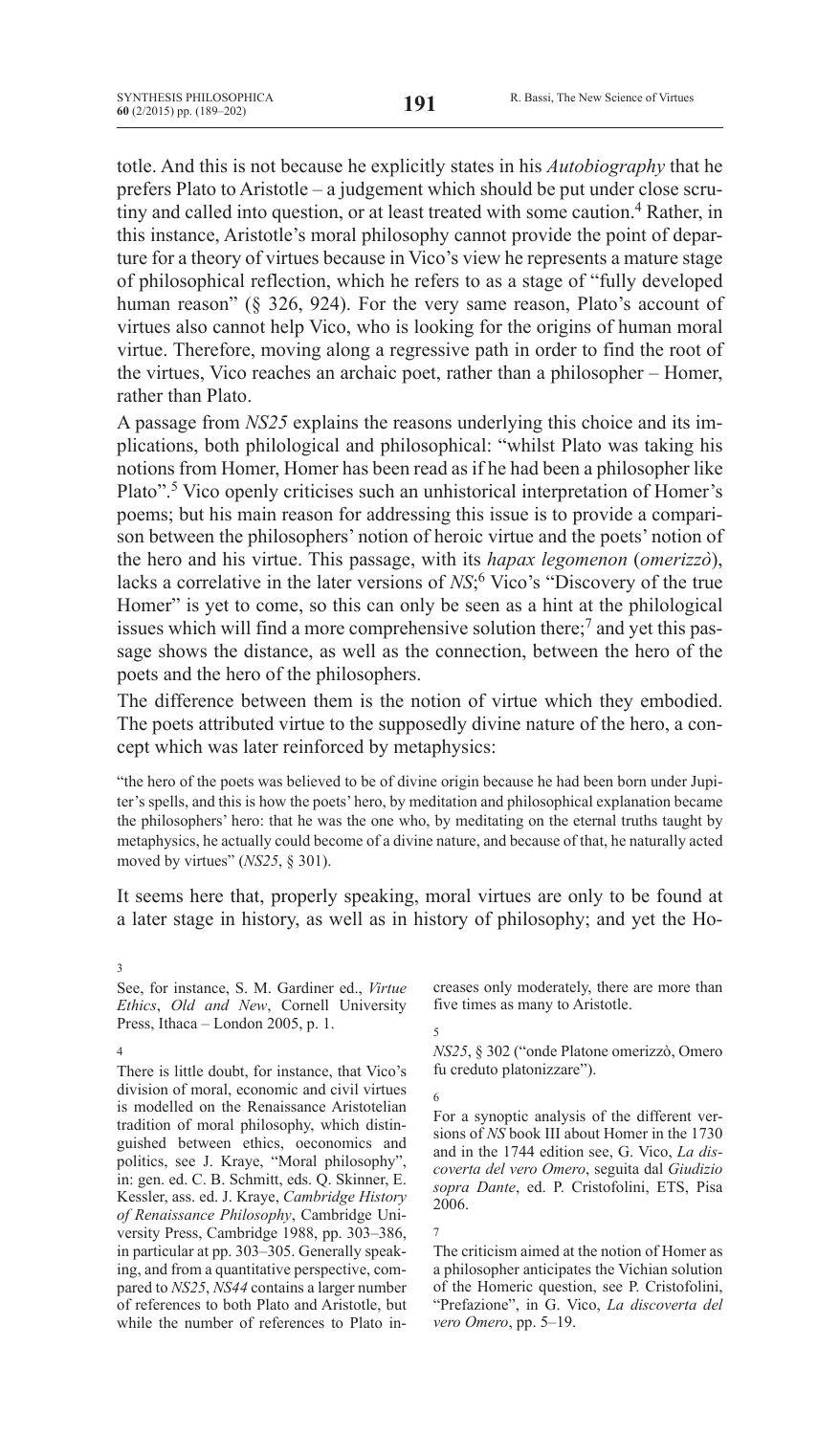meric legacy<sup>8</sup> is the point of departure, since Plato drew his notions from Homer, and Vico was looking for the nature of things by tracing them back to their origins.<sup>9</sup> This explains why he investigates what sort of virtue can be attributed to the hero of the poets, as that must be the source of a primeval, fundamental virtue. This *Ur-Tugend*, first appearing as a trait belonging to the heroes in Homer's *Iliad*, was the basic (and even base) element of an as yet unrecognized, and barely recognizable, moral life.

That the Homeric poems provide the first account of ethics and can be considered the original source of the customs and virtues which have shaped the Western tradition was obvious to Vico; and, remarkably, "recent decades have seen a great deal of fascinating and suggestive scholarly work on the ethics of the Homeric poems".10 Although the educational value of Homer's poems was widely recognized by ancient authors,<sup>11</sup> nowadays this view is less common; and in *The Oxford Handbook of the History of Ethics*, which opens with an introductory chapter devoted to "Homeric Ethics", Roger Crisp feels the need to justify this subject.12 Crisp does not refer to Vico, who, nevertheless, seems to strike a balance between a developmental, progressivist view, as put forward by Bruno Snell, which considers the Homeric poems as portraying a 'primitive' account of morality, and a regressivist account, as developed by Bernard Williams. The latter perspective will become clear in § 7 below, while here I will consider the former.

When considering Vico's progressive view in relation to the moral virtues, we are bound to notice that in providing his account of a genealogy of virtues, Vico first of all goes back to Homer's poems; and what he finds there is indeed so far from the philosophical and ethical notion of virtue that it supports his belief that it is a trustworthy and truthful exposition of the typical characteristics of the heroic nature. These are described as "crude, course, wild, savage, volatile, unreasonable or unreasonably obstinate, frivolous, and foolish".13 Previously he had remarked that the *Iliad* is filled with "bloody battles, so many and such extravagantly cruel kinds of butchery", and that most comparisons are drawn "from beasts and other savage things" and coupled with a "truculent and savage style" (§ 785). The "blind rage (*cieca collera*)", the "bestial wrath (*collera bestiale*)" and the "gods and heroes of such instability" (§ 786) far exceed (or rather: precede) any trace of humanity and civility, so that the wisdom of philosophers could not have imagined them. If we consider the Aristotelian account of virtues and vices in the *Nicomachean Ethics*, it appears that in Homer we are confronted with something which more closely resembles a list of vices than a catalogue of virtues: irascibility, rashness, meanness, rusticity, conceit, and vulgarity, as opposed to good temper, self-restraint, truthfulness, urbanity, liberality, and greatness of soul.

Aristotle had written that "the conceited sort (…) are foolish, and ignorant of themselves",14 and Vico expands this notion: they are foolish because they came early in historical development and therefore their immaturity resembles that of small children (a concept made sufficiently clear by Francis Bacon<sup>15</sup>). In a way, it looks like the transformation of passions and vices into virtues might just be a matter of *opus temporis*. And if we compare Vico's long lists of the vices of the first men with the theory of virtues and vices in Aristotelian ethics, many correspondences become evident, making the *Iliad* look like a complete catalogue of moral vices: haughtiness, presumption, hostility, pettiness, naivety, insensitivity, hardness of heart are all to be found there. Achilles is the archetypal example of the traits of the Homeric hero, and Vico presents him as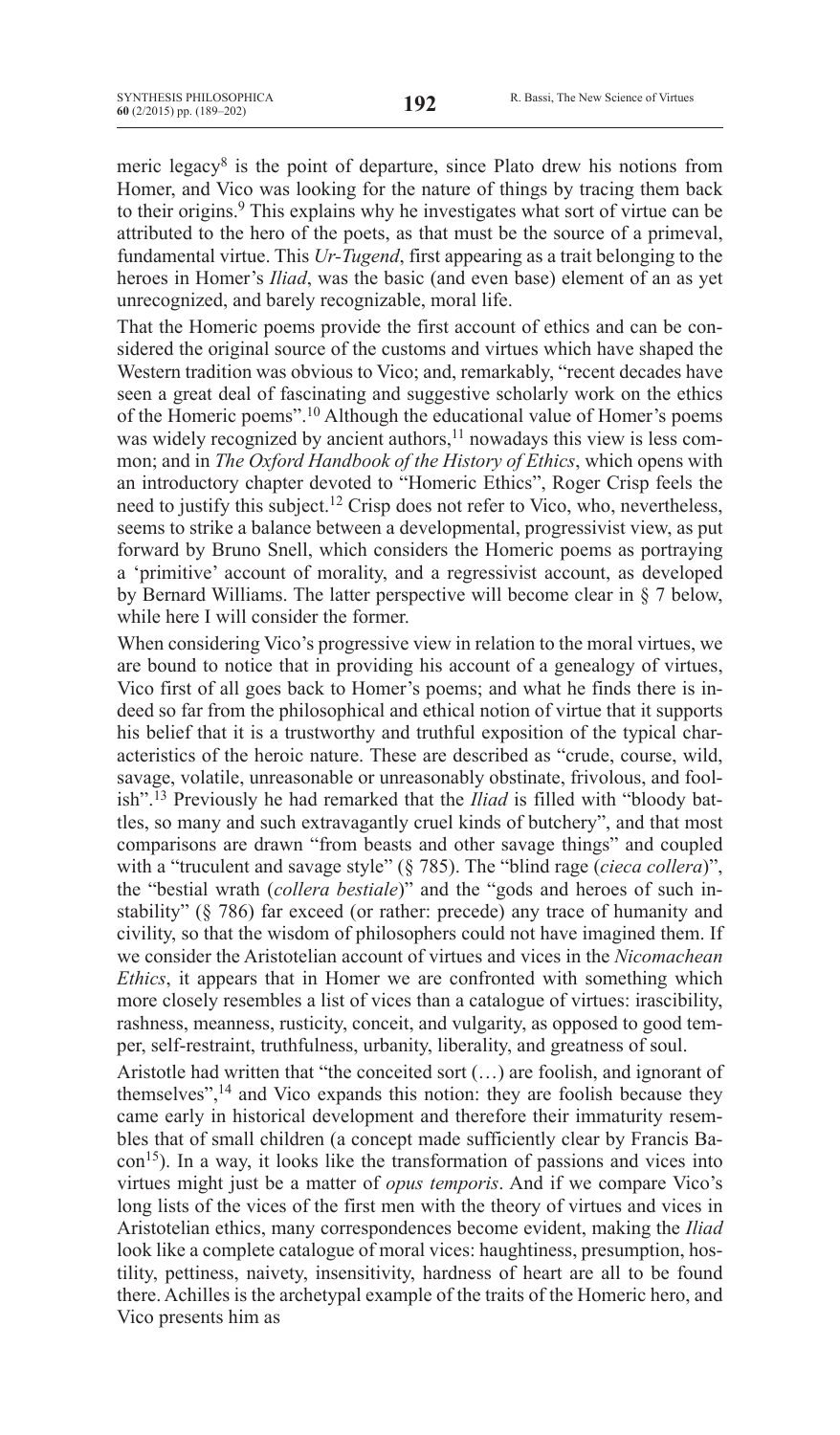"… forgetting the sacred laws of hospitality, unmindful of the simple faith in which Priam has come all alone to him (…) unmoved by the many great misfortunes of such a king or by pity for such a father or by the veneration due to so old a man, heedless of the common lot (*fortuna comune*) which avails more than anything else to arouse compassion".<sup>16</sup>

So what sort of virtue does Achilles possess? It seems legitimate to doubt that it can be regarded as a virtue at all, Vico argues.

And yet, he provides an interpretation of Achilles' qualities which relies heavily on the epithet "blameless": "This is the hero that Homer sings of to the Greek peoples as an example of heroic virtue and to whom he gives the fixed epithet 'blameless'(*irreprensibile*)!".17 This epithet (*amumon*) deserves closer attention: Nicolini<sup>18</sup> remarks that Vico here is transferring to the moral

8

See K. Mueller-Vollmer, "Vom wahren Homer und vom historischen Abstand. Gedanken zu Vicos wilder Hermeneutik", in: K. K. Polheim ed., *Sinn und Symbol*, Peter Lang, Bern 1987, pp. 45–64; A. Grafton, "Introduction", in: G. Vico, *New Science*, pp. XI–XXXIII; L. Ferreri, *La questione omerica dal Cinquecento al Settecento*, Edizioni di Storia e Letteratura, Rome 2007.

9

See the famous Axiom XIV: "The nature of institutions is nothing but their coming into being (*nascimento*) at certain times and in certain guises" (*NS44*, § 147); "The *nature* of an institution is identical with its *nascence* at a certain time and in a certain manner" (trans. Marsh).

### 10

R. Crisp, "Homeric Ethics", in R. Crisp ed., *The Oxford Handbook of the History of Ethics*, Oxford University Press, Oxford 2013, pp. 1–20, here p. 17. See also D. Cairns, *Aidōs: The Psychology and Ethics of Honour and Shame in Ancient Greek Literature*, Clarendon Press, Oxford 1993; T. H. Irwin, *Classical Thought*, Oxford University Press, Oxford 1989; A. A. Long, "Morals and Values in Homer", *Journal of Hellenic Studies* 90 (1970), pp. 121–139; A. MacIntyre, *A Short History of Ethics*, Macmillan, New York 1966; R. Sharples, "'But Why Has My Spirit Spoken with Me Thus?': Homeric Decision-Making", *Greece and Rome* 30 (1983), pp. 1–7; B. Williams, *Shame and Necessity*, University of California Press, Berkeley 2008<sup>2</sup> (1993); N. Yamagata, *Homeric Morality*, Brill, Leiden 1994.

11

R. Crisp, "Homeric Ethics", "the poems were an educational staple" (p. 1): see, for instance, Plutarch's *Life of Alexander*, 8.

12

R. Crisp, "Homeric Ethics", pp. 1–2: "The other chapters in this *Handbook* mostly concern philosophers, their views, and their works. So why begin with a chapter on a couple of poems? One reason is the central importance of the poems in the history of philosophy, and hence of philosophical ethics". Among the other reasons given here, the problems of interpretation and translation play a central role. They raise "issues about the nature of morality itself, the human self and agency, responsibility, shame and other moral emotions, and the nature of the virtue in general, and of particular virtues such as courage and compassion" (p. 2). Crisp urges that "it is vital, then, in seeking to answer the questions raised in philosophical ethics not to restrict one's reading to works traditionally categorized as 'philosophical' (…) there is in Homer a view of the nature of human beings and their place in the world, and their reasons for living and acting in that world" (ibid.).

#### 13

*NS44*, § 787 ("rozzi, villani, feroci, fieri, mobili, irragionevoli o irragionevolmente ostinati, leggieri e schiocchi").

## 14

Aristotle, *Nicomachean Ethics*, 1125a27.

## 15

See, for instance, F. Bacon, *Cogitata et visa*, 13.

16

§ 786. See Cicero, *Pro Quinctio*, 97 for a passage dealing with compassion (*misericordia*) and bearing a close affinity to this passage of Vico, both in content and in structure.

## 17

§ 667 ("Omero con l'aggiunto perpetuo d'*irreprensibile* canta a' greci popoli in esemplo d'eroica virtù"). Both Bergin-Fisch and Marsh translate "blameless"; Pompa recurs to "irreproachable" (*NS25*, § 52), however "blameless" has been for a long time the customary translation in the *Iliad*.

18

F. Nicolini, *Commento storico alla seconda scienza nuova*, Edizioni di Storia e Lettertura, Roma 1949–1950, II vol., p. 296: the epithet "hints only at the position held by birth, at physical beauty and heroic courage, not at moral qualities, as Vico seems to believe".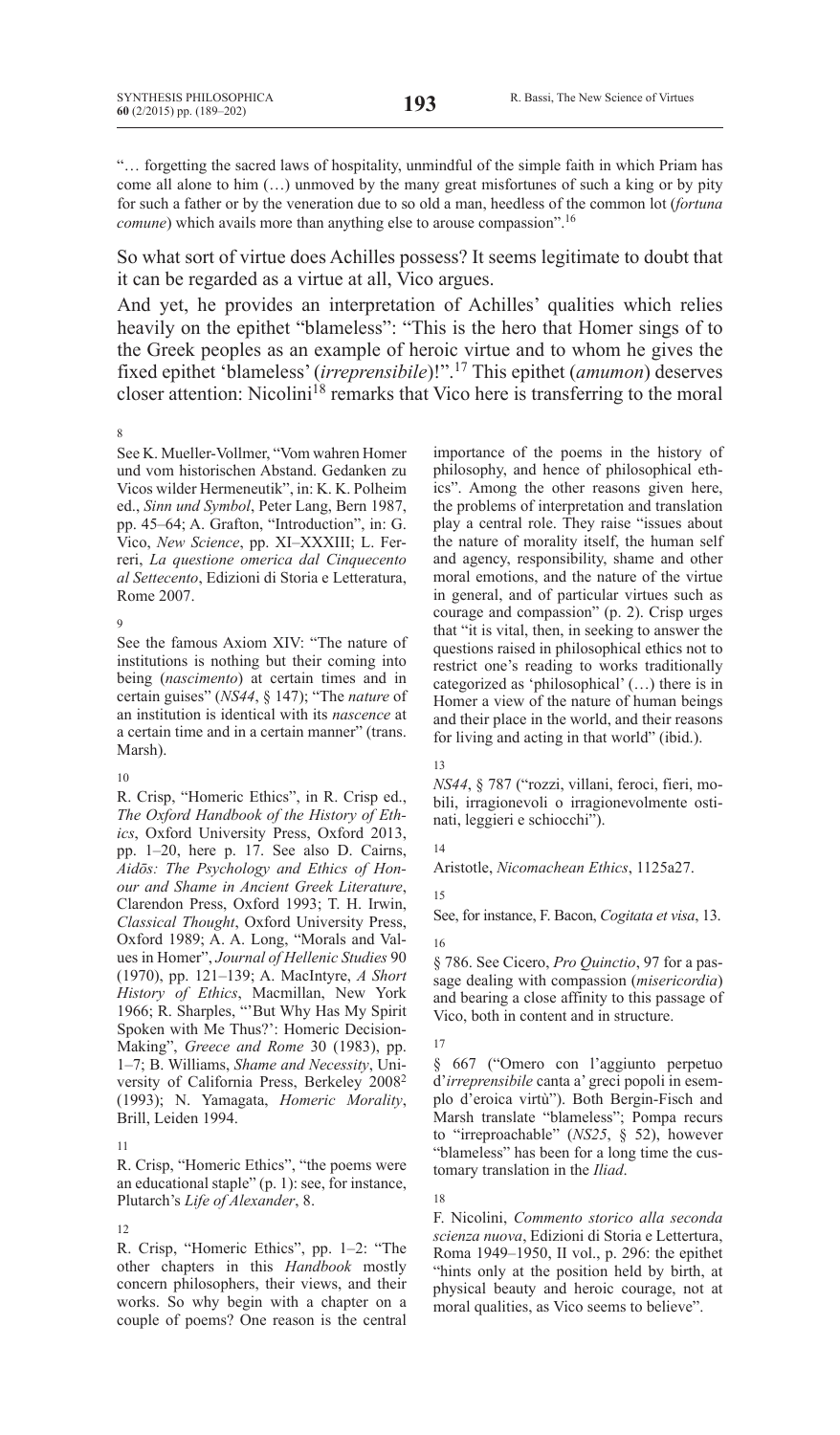field features originally intended by Homer to indicate such exterior aspects as "being properly clad". Vico himself comes up with his own explanation as to what the epithet means. Before discussing this, however, it is worth noting that his translation of the epithet as *irreprensibile* helps us to identify the version of Homer's *Iliad* which Vico was reading.19 A survey of the translations available in Naples during his lifetime, limited to the Biblioteca Brancacciana's holdings as recorded in the catalogue printed in  $1750$ ,<sup>20</sup> shows that the edition of the *Iliad* to which Vico referred was almost certainly the annotated edition<sup>21</sup> by Hubert van Giffen, printed in Strasbourg in 1572, containing the Greek text (1566) by Henri Estienne and the Latin translation (1559) by Jean Crespin. This appears to be the only one to use, twice, *irreprehensibilis* as the epithet for Achilles.22 This hypothesis will need further investigation, of course, as Vico no doubt consulted more than one *Iliad* translation; however, this edition looks like the version he might have used for reference.<sup>23</sup>

The attempt to solve the riddle of why Achilles is described as "blameless" has a long history, with many scholars offering tentative explanations,  $24$  ranging from the ornamental to the formulaic (and therefore unrelated to the context) to the irrational<sup>25</sup> use of epithets by Homer. In a book entirely devoted to investigating this specific epithet, Anne Amory Parry analysed its 116 occurrences in both Homeric poems, considering their context as well as whom they designated. While she concludes that translating it as "blameless" does not make sense in any of these occurrences, she nevertheless demonstrates that the epithet

"… denotes primarily the kind of beauty possessed by a young, strong, and active man, it might by an easy extension come to mean 'like a warrior' in respect to any quality which was allied with or dependent on a strong, handsome body. *Amumon* therefore may possess the connotations of 'brave', 'spirited', 'steadfast in battle' and so on (…) if English had an adjective that meant 'possessing the strong, handsome body of a warrior' that adjective could be used satisfactorily in the majority of the passages".26

Unsurprisingly, Vico's explanation of this epithet differs from Amory's; but both share a similar sense of the inappropriateness of the translation 'blameless', as well as an awareness that the interpretation of this epithet is the key to bridging the gap between Homer's archaic culture and our own civilization.

The difficulty of making sense of this epithet and of its translation had been apparent to Vico since *NS25* (§ 52), where he did not provide a convincing explanation. Achilles' exemplary role in the *Iliad* as a hero endowed with heroic virtue puzzled Vico, since he could not help noticing that Achilles connected his notion of what was right to his own strength and failed to recognize any divine authority or superiority in Apollo, just as any Polyphemus would do, except that no one would consider him a model of heroic virtue. In *NS30* Vico's ironical attitude is signalled by his use of an exclamation mark; $^{27}$  and Cristofolini's edition shows in its critical apparatus the wealth of annotation and marginalia crowding around this passage<sup>28</sup> between 1730 and 1744. Only in *NS44* did Vico produce his own explanation in a newly written passage interpolated in the previous text of *NS30*. Here Vico assumes that "blameless" (*irreprensibile*) serves the purpose of indicating that Achilles was a proud man:

"This epithet (…) can be understood only as meaning a man so arrogant (*un uomo orgoglioso*) that, as we would say nowadays, he will not let a fly pass the end of his nose. What he <Homer> preaches is thus the virtue of punctiliousness, on which the duelists of the returned barbarian times based their entire morality, and which gave rise to the proud laws (*leggi superbe*), the lofty duties (*ufizj altieri*) and the vindictive satisfactions of the knight errant of whom the romancers  $\sin g$ ".<sup>29</sup>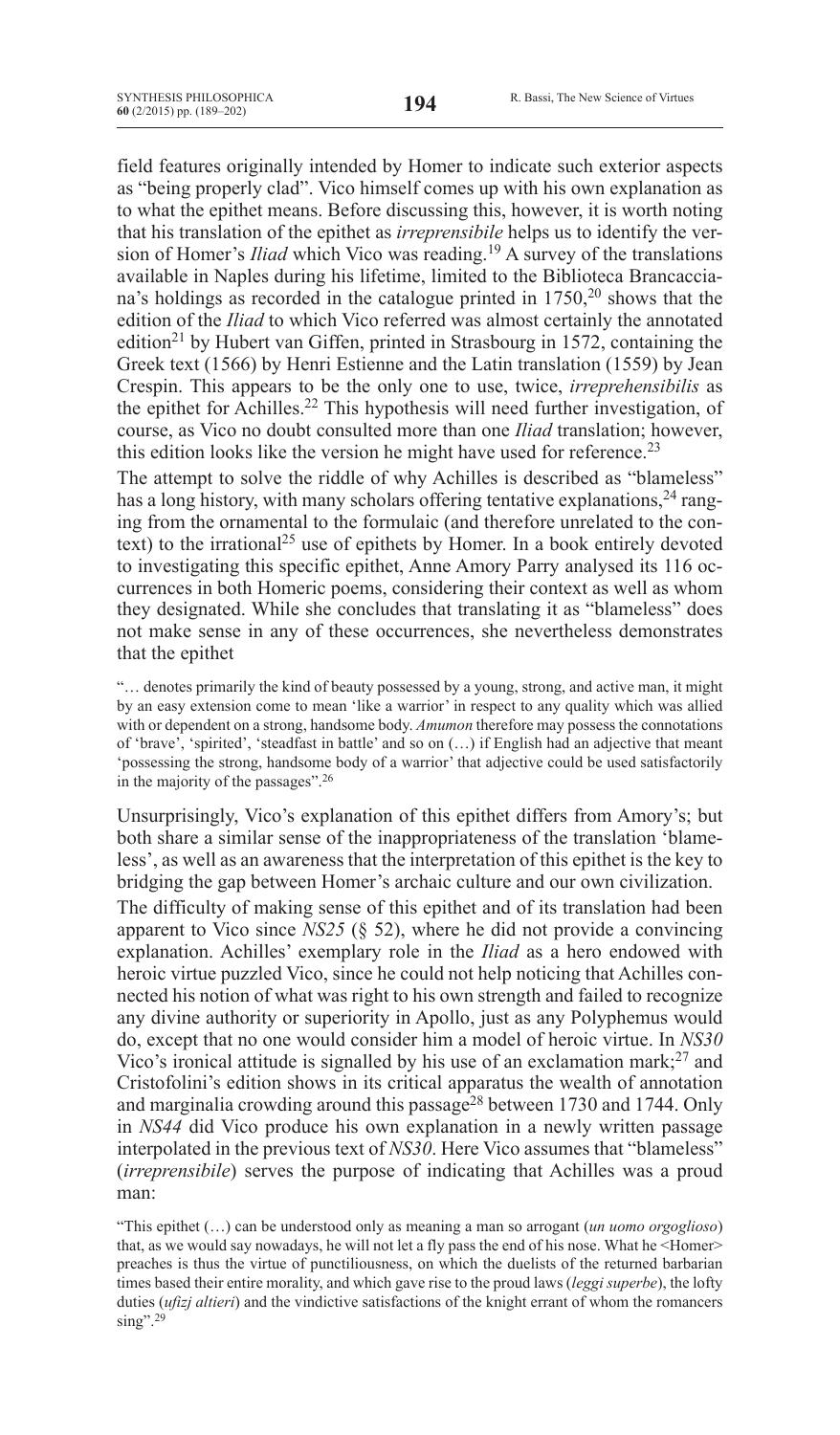While Bergin and Fisch translate *orgoglioso* as "arrogant", the Italian has the less obviously negative connotation of "proud"; and the twin notions of *orgoglio* and *superbia* prove fundamental in Vico's attempt to uncover the root of heroic virtue.

This original, not yet moral virtue of pride – almost instead a vice – is often paired with another: fierceness (*fierezza*).<sup>30</sup> For Vico this word implies cruelty and violence; and it seems likely that he chose *fierezza* because its root highlights a link to *fiera* and therefore to the primeval *bestioni* who cannot control their rage. This is not a virtue as Aristotle would have imagined it; and, yet,

#### 19

This problem has also been addressed by Andrea Battistini in his commentary, where he goes as far as excluding that Vico might have had A. M. Salvini's translation (1723) in mind.

#### 20

See *Bibliothecae S. Angeli ad Nidum ab inclyta Brancatiorum familia constructae*, *et ab aliis deinceps auctae catalogus. In quo singuli singularium Artium*, *et Scientiarum Libri*, *qui in quavis fere lingua exstant*, *Auctorumque cognomina ordine alphabetico recensentur*, Abbatem & Raymundum, Naples 1750, pp. 154–155. One of the main tools for making a more thorough survey was not available to me: consultation of Valletta's library catalogue is currently suspended. For a general overview of the problems, as well as tools needed to assess Vico's 'library', see R. Bassi, "Introduzione", in: eadem, *Canoni di mitologia: materiali per lo studio delle fonti vichiane*, Edizioni di Storia e Letteratura, Rome 2005, pp. 11–26. For an annotated catalogue of the editions and translations of the Homeric poems up to Vico's time, see M. Cesarotti, "Catalogo delle principali edizioni e versioni di Omero", in: idem, *Versione letterale dell'Iliade*, Molini e Landi, Florence 1809, pp. 1–33.

## $21$

Homer, *Ilias seu potius omnia eius quae extant opera, studio et cura Ob. Giphanii I. C. quam emendatissime edita, cum ejusdem Scholijs et Indicibus novis, excudebat T. Rihelius*, Argentorati [1572]. This octavo edition, although judged to be inaccurate both in text and in translation by Isaac Casaubon, was widespread throughout Europe and was considered exemplary for a long time. It was also present in Spinoza's library: the only work by Homer which he possessed; see *Catalogus van de Bóekerij*, Vereeniging "Het Spinozahuis", Den Haag [1914], n. 117 [38], p. 28.

## 22

See Homer, *Ilias*, [1572], 2, 674, 770 (pp. 93, 97). In all other occurrences, however, a different choice of translations is presented (*eximius*, *egregius*, *inculpatus*). Other editions, for instance Homer's *Iliad* edited by Joshua Barnes in Cambridge (1711), tend to translate the epithet consistently as *laudatissimus* and *eximius*. See also H. Stephanus, *Thesaurus Graecae Linguae*, Paris 1831–1856, vol. 1 pars altera, *ad vocem*, pp. 174–175.

### $2<sup>2</sup>$

From *NS25* (§ 52), through *NS30* (p. 253) and to *NS44* (§ 667).

### 24

Vico quotes (and mocks) J. C. Scaliger's endeavour to rectify this problem in his *Poetics*, see A. Grafton, "Introduction", in: G. Vico, *New Science*, pp. XI–XXXIII, in particular about Vico's interpretation of Homer and the role of J. C. Scaliger see pp. XX–XXIV.

#### 25

See S. Lowenstam, "Iris 'Queenly' Mother and the Problem of the Irrational Use of Homeric Epithets", *Pacific Coast Philology* (1981), pp. 39–47.

## 26

A.Amory Parry, *Blameless Aegisthus. A Study of*Amumon *and other Homeric epithets*, Brill, Leiden 1973, p. 60, see also p. 157.

## 27

*NS30*, p. 253: "Ecco l'*Eroe*, ch'*Omero canta a' Greci popoli in esemplo dell'Eroica Virtù!*".

## $28$

See also the facsimile edition with Vico's ms. notes: G. Vico, *Principi d'una scienza nuova d'intorno alla comune natura delle nazioni*, ed. by F. Lomonaco e F. Tessitore, with a foreword by M. Sanna, Liguori, Napoli 2002, p. 313.

## 29

§ 667, the Bergin-Fisch translation shifts, while keeping, Vico's emphasis on the notion of pride, which proves pivotal, while this notion is obliterated in Marsh translation: "a man so arrogant (…) the haughty laws, pompous ceremonies".

#### 30

See § 1097 ("tutti stupore, quanto erano tutti orgoglio, e fierezza", and also: "i primi selvaggi orgogliosi, fierissimi", "posta la loro orgogliosa e violenta natura").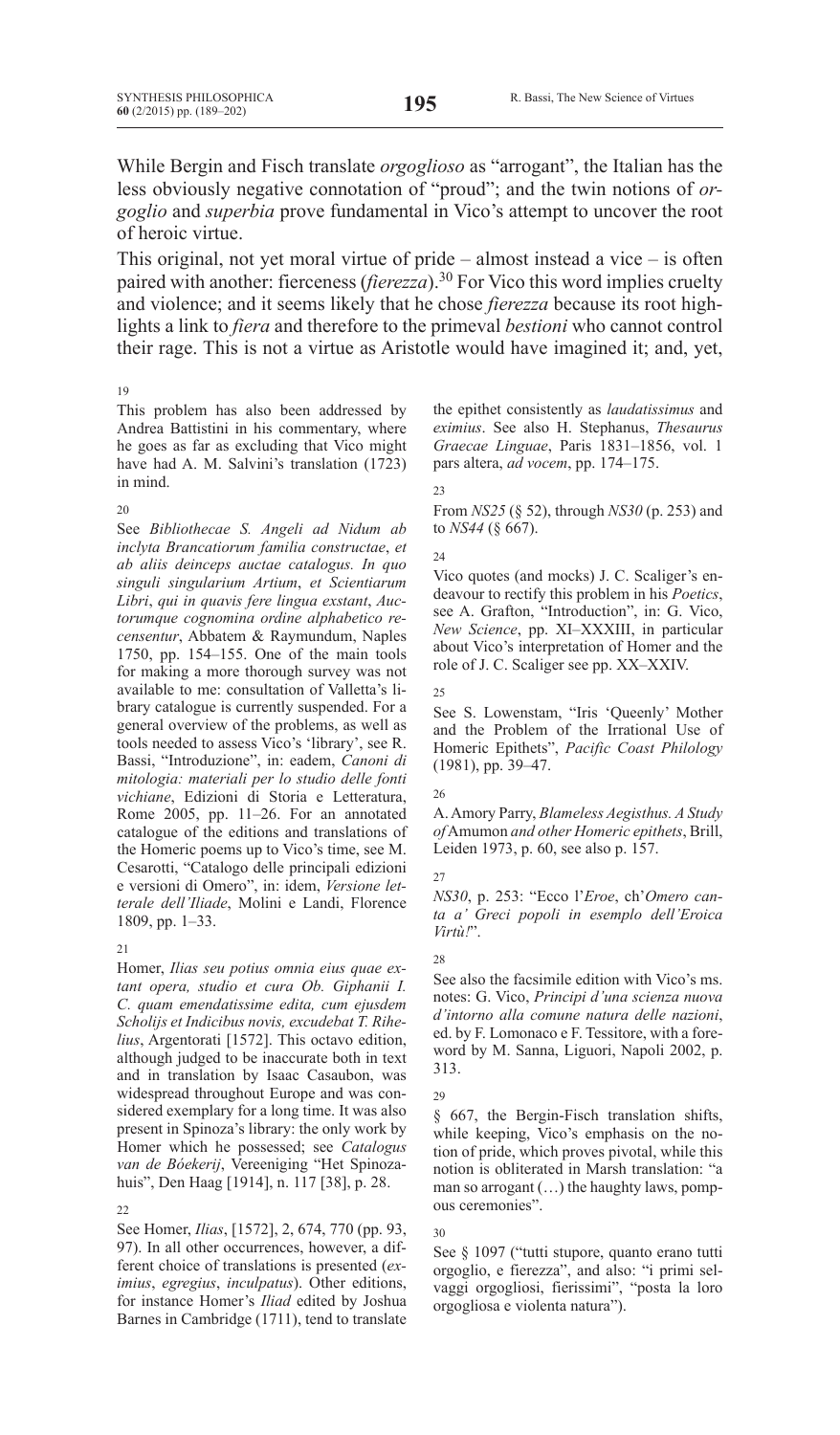how far can this pride and fierceness go towards developing virtues like Aristotelian magnanimity, courage and righteous indignation? Vico searches for passions/vices which flow into virtues, so when looking into Homer's *Iliad* for Achilles' characteristics and heroic virtue, he tries to trace the not yet moral root of the Aristotelian virtue of magnanimity by following the *fil rouge* of the passion of anger.31

## **3. The four cardinal virtues in Hercules: the Platonic-Christian tradition**

The account of virtues (or, more appropriately, vices) based on the Homeric poems and the figure of Achilles is very far from accounts of the first virtues presented in other passages of the *NS*, centered as these are on the figure of Hercules. This demigod highlights a different set of virtues, belonging to a different stage of history, possibly one preceeding the stage we have just considered, although admittedly their relationship is not always clear:

"the fathers of the first gentes were the first *strong* men of history. Hence the founders of the first gentile nations above mentioned were the Herculeses (…) thus the first fathers of the gentile nations – who were (1) *just* in virtue of the supposed *piety* of observing the auspices which they believed divine commands of Jove (from whose Latin name *Ious* came (…) so that justice among all peoples is naturally thought along with piety); (2) *prudent* in sacrificing to obtain or clearly to understand the auspices, and thus to take good counsel of what, by the commands of Jove, they should undertake in life; and (3) *temperate* in the institution of matrimony – were also, as is here indicated, (4) *strong* men. Hence new principles are given to moral philosophy (…) by these principles all the virtues have their roots in piety and religion, by which alone the virtues are made effective in action, and by reason of which men propose to themselves as good whatever God wills." (§ 14)

This long, rambling passage needs to be stripped of its many subordinate clauses, so that we can appreciate that Vico here isolates a set of virtues and ties them strongly to religion. It is easy to see in this instance the influence of the four cardinal virtues of the Christian tradition (fortitude, justice, prudence and temperance), which, though mediated by the Stoic tradition, originated in Plato's *Republic* (427e–434a; 441c–444a), where the virtues of the *polis* are discussed.

Placed at the very beginning of *NS44* in the opening section entitled "Idea of the work", this passage is the first account of the virtues the reader comes across, and it sounds like an explicit declaration of faith and Christian ortho $d$ oxy<sup>32</sup>. This is one of the very few passages where the Platonic tradition is presented in a pure form. More often, spurious elements are intermixed, as we see in another highly relevant section, the "conclusion of the work":

"They developed commonwealths on the basis of orders naturally superior by reason of virtues certainly heroic. First, *piety*, for they adored divinity, (…) and in virtue of their piety they were also endowed with *prudence*, taking counsel from the auspices of the gods; with *temperance*, each coupling chastely with the one woman whom he had taken under the divine auspices as perpetual companion for life; with *strength* for slaying beasts and taming the earth; and with *magnanimity* in giving succour to the weak and aid to those in danger. Such was the nature of the Herculean commonwealths, in which the *pious*, *wise*, *chaste*, *strong*, and *magnanimous* cast down the proud and defended the weak, which is the mark of excellence in civil governments"<sup>33</sup>

Here the Aristotelian virtue of magnanimity is inserted into the four pillars of the Platonic system of virtues; and justice, if it is to be found, comes under the category of magnanimity, which is defined as "casting down the proud and defending the weak".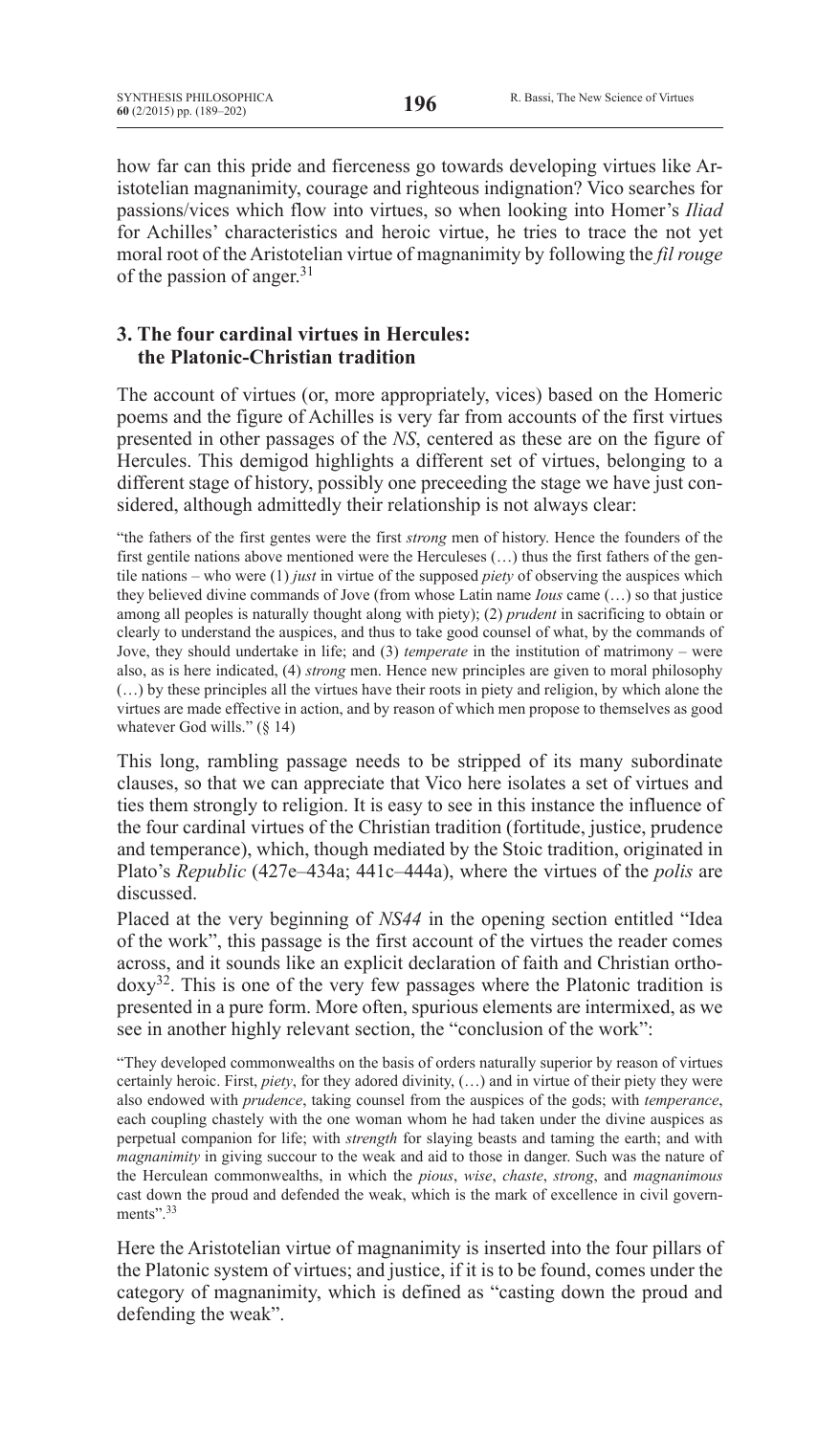Just a few lines above, describing a previous stage of community life, Vico adopts an even simpler tripartite division of virtue into piety, temperance and fortitude: "these fathers, in the state we must call of nature (which was identical with the state of the families), must have formed the first natural orders, as being those who were *pious*, *chaste* and *strong*." (§ 1098). These virtues are conducive to civil institutions: marriage (temperance); private property and control of the boundaries of cultivated areas (fortitude: "in order to defend themselves and their families they had to kill the wild beasts that attacked them"); and the particular form of piety which suspends nomadic life, so that "in order to provide sustenance for themselves and their families(…) they had to tame the earth and sow grain". Similarly, at §§11–13, Vico had referred to marriages, burials (linked to control of the boundaries of cultivated areas) and altars as ostensible signs of virtues such as temperance, piety and justice.

## **4. Aristotle and magnanimity**

In Axiom LXVIII the course of ideal eternal history is reworked by means of a personification of the virtues:

"In the human race first appear the huge and grotesque (*immani e goffi*), like the cyclopes (*Polifemi*); then the proud and magnanimous, like Achilles; then the valorous and just, like Aristides and Scipio Africanus; nearer to us, imposing figures with great semblances of virtues accompanied by great vices (*appariscenti con grand'immagini di virtù che s'accompagnano con grandi vizi*), who among the vulgar win a name for true glory, like Alexander and Caesar; still later, the melancholy and reflective (*tristi riflessivi*), like Tiberius; finally the dissolute and shameless madmen (*furiosi dissoluti e sfacciati*), like Caligula, Nero and Domitian." (§ 243).

Here, Vico adopts the rhetorical devices of climax, anticlimax, and antonomasia in order to express his own anthropological view, rooted in the Aristotelian theory of virtue. He reworks it so as to deduce both a series of historical steps in the evolution of morality and a moral lexicon which he obviously finds valuable. The adjectives used by Vico in this passage (*immani*, *magnanimi*, *valorosi*, *giusti*, *furiosi*, *dissoluti*, *sfacciati*) are revealing of the correlate virtues and come loaded with a moral reflexion that had been working on them for centuries, at the time Vico was writing. Such lists of adjectives,<sup>34</sup> which are found in many passages of the *NS*, are only apparently repetitive, and should be carefully considered as they serve the purpose of building up a theory of the evolution of virtues (and vices) throughout the course of history.

In Vico's work, the Aristotle of the *Rhetoric* and the *Poetics* has the same authority as Aristotle of the ethical works (and at times, apparently, even more). An instance of this is evident when we consider Vico's reference to great leaders of the past such as Alexander the Great and Caesar. Aristotle in the

31 See Aristotle, *Rhetoric*, II. 2.

32

For an account of how pagan virtues had been harmonized with Christian ideals during the Renaissance period, see J. Kraye, "Pagan Virtue in Pursuit of Christian Happiness: Renaissance Humanists and the Revival of Classical Ethics", in: G. Althoff ed., *Zeichen – Rituale – Werte. Internationales Kolloquium des Sonderforschungsbereichs 496 an der Westfälischen Wilhelms-Universität Münster*, Rhema, Münster 2004, pp. 55–68.

## 33

*NS44*, § 1099. See also § 516 and 553.

34

See also § 708 (where the heroic customs are qualified as "boorish, crude, harsh, wild, proud, difficult, obstinate; bluff, touchy, magnanimous and generous") and § 1101 ("gl'industriosi non gl'infingardi, i parchi non gli pròdigi, i providi non gli scioperati, i magnanimi non gli gretti di cuore").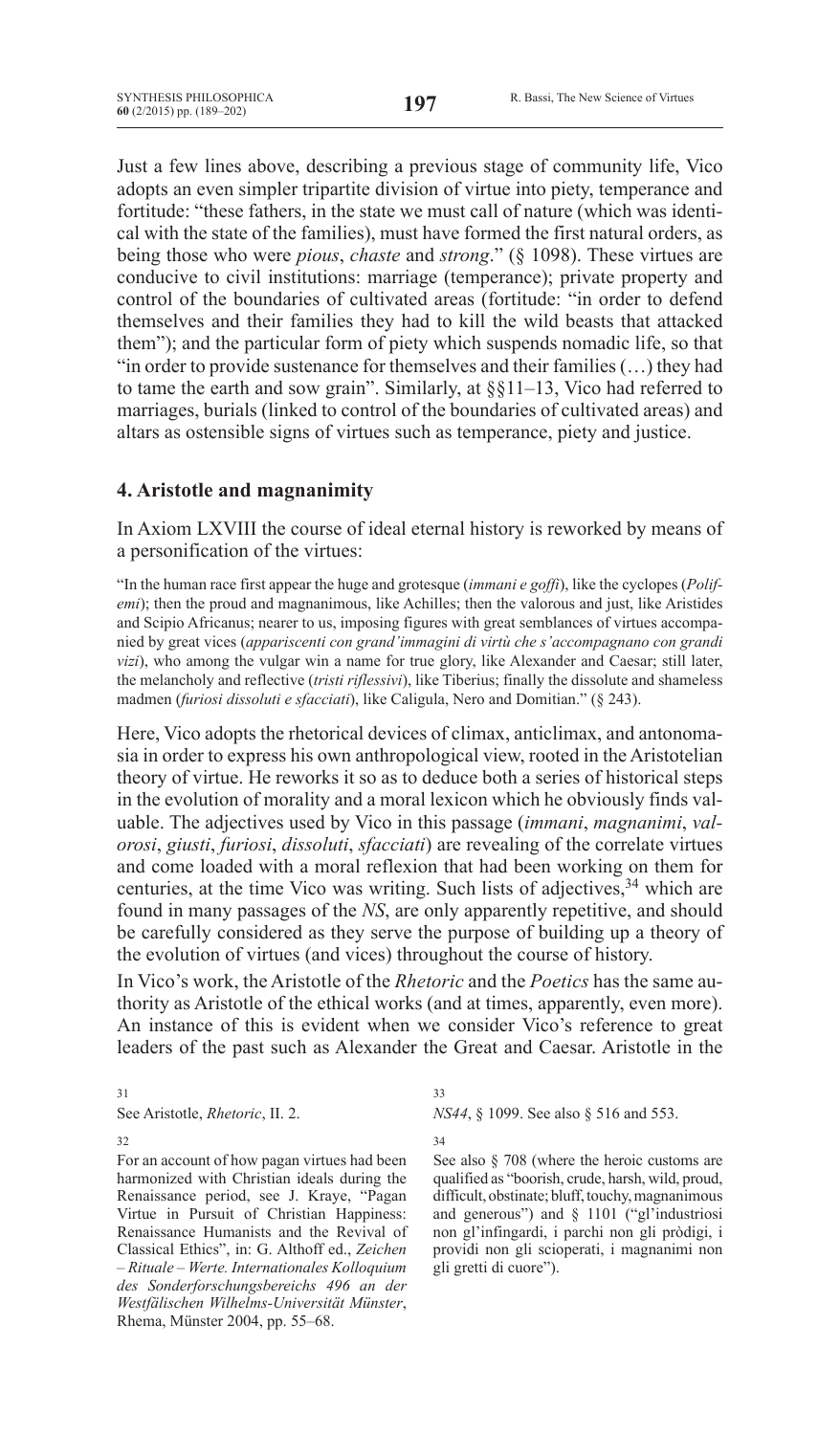*Poetics* (13, 1453a–1454b) conceded that such figures are excellent characters for tragedies, where it is necessary to employ heroes "that are neither very good nor very bad, but mixing great vices and great virtues" (§ 708). However, as I have tried to show, Vico does not rely exclusively on the Aristotelian tradition, because all the while he keeps the Platonic legacy in the background, with reference to the four cardinal virtues, later systematized by St Ambrose. Although the intertwined traditions of Platonism and Aristotelianism might seem to form an inextricably tangled skein in Vico's work, one way of evaluating their respective influence more carefully would be to take into consideration the fact that only the Aristotelian theory can account for a notion of virtue which is socially conditioned and susceptible to historical variation. Aristotelian virtues are the outcome of an ever-changing balance (*mesotes*) between two extremes, and this balance can only be identified on the basis of variable circumstances. Even so, Vico does not seem to adhere strictly to the Aristotelian theory of the virtues, but rather draws on the reinterpretations and debates which had grown up around it, in the form of a wealth of treatises and compendia, each with its own outlook on the virtues. The particular Aristotelian tradition of the virtues which might be at work in the *NS* can therefore be investigated by focusing specifically on the Neapolitan context and more generally on the Italian one, along lines which still need to be more thoroughly examined.35 I will deal here with just a few sketchy examples, in order to show the multi-faceted nature of this tradition, as well as the ways it could have been directly accessed by Vico.

## **5. Pontano:** *immanitas* **as vice (vs.** *humanitas* **as virtue)**

At the end of the 15th century, as well as a treatise on the virtue of magnanimity (*De magnanimitate*), Giovanni Pontano wrote a work entitled *De immanitate*. 36 The term *immanitas* indicated the attitude of someone who either denies the existence of God or celebrates the divinity by ceremonies and sacrifices which lack any trace of humanity.<sup>37</sup> Pontano's interest in this notion is not particularly original, since most commentaries on the Aristotelian ethics in that period, and even much later,<sup>38</sup> included a section devoted to it. This philosophical reflexion on *immanitas* must have been known to Vico, who employs this concept in an extremely precise sense and in a carefully chosen context; and his use is consistent with Pontano's definition. Interestingly, that definition is two-fold, a duality which will be given new meaning by Vico's reinterpretation, as we shall see.

The notion of *immanitas* is at the root of the image of the "beastly man".<sup>39</sup> Therefore, although it implies "inhuman" in the sense of cruel and can even mean "inhumane", a very specific connotation links this notion to a lack of religion or to inappropriate religious ritual. Inspired by a hint in the *Nicomachean Ethics* (VII, 6, 1148 b 20), where it is opposed to the heroic virtue, commentators had developed its scope and implications, using *immanitas* to show that, by contrast, *humanitas* was a virtue, rather than a state which could be taken for granted. Keeping in mind Pontano's treatise, therefore, it becomes very easy to see why Vico identifies humanity with piety. Humanity is first of all a virtue and had already been considered as such by Cicero and in the classical tradition. As a virtue, it could be interpreted in an Aristotelian framework as a disposition requiring cultivation and constant exercise in what would become a "Practic" of humanity, based on the recognition of the divinity and demonstrated by appropriate cults of veneration. Vico, however, can detect a continuity and a gradual progression, which, while distinguishing *humanitas* as virtue from *immanitas* as vice, nevertheless links them together in that one is the root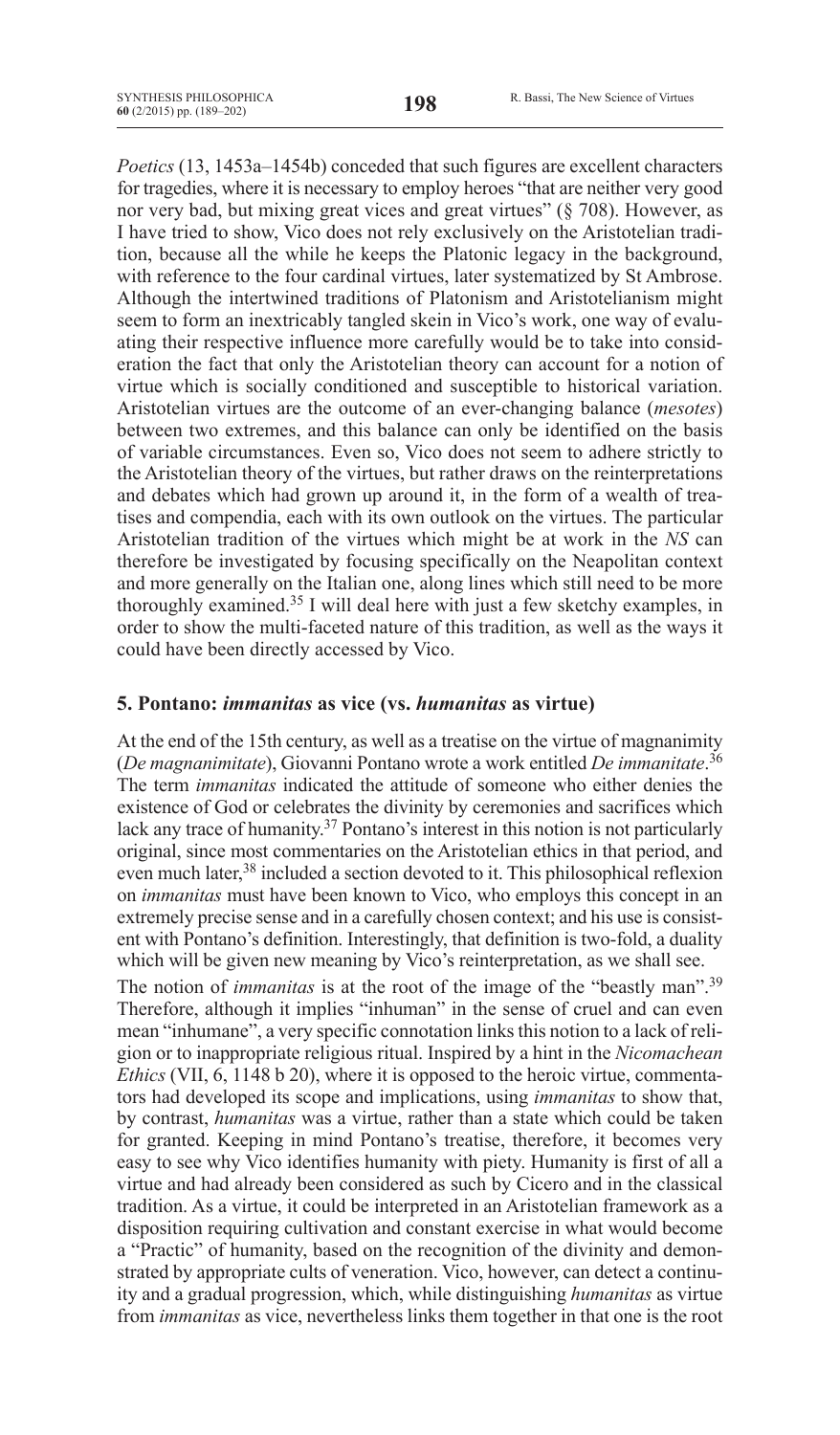and occasion for the emergence of the other. There is no mutual exclusion; they both stand in a kind of tension, which constantly underlies the practice of humanity, understood as a virtue. But this potential, on-going threat affects humanity, understood as a condition of being (opposed to that of beasts), and makes the state of humankind dependent on the virtue of humanity.

Just as the first religious sentiment is born out of veneration for false gods, whose cult is a form of superstition, so, too, the first virtues arise from a modification of original vices. This is where the "heterogony of ends" comes in; but Vico would not say that virtues stem directly from vices. Instead, those high-powered, original vices, destined to determine the entire course of history, are called from the very beginning "virtues of the senses" (*virtù per sensi*), that is, they are not and cannot be the result of reason, reflection and philosophy: "in conclusion, the virtues of that first time were like those (…) admired by the Scythians, who would fix a knife in the ground and adore it as a god, and thus justify their killings; that is, they were virtues of the senses, with an admixture of religion and cruelty (*mescolate di religione ed immanità*)" (§ 516). The tension between *bestioni* and humankind, which is at the basis of *NS*, is shaped inside a framework which owes much to the Aristotelian tradition of virtue ethics: when humankind is conceived in terms of an Aristotelian exercise of virtue, centered on a golden mean, it follows that it must guard itself on two fronts: *immanitas* as superstition, like that of the Scythians, on the one hand, and *immanitas* as atheism, like that of Polybius and Bayle, on the other. The double meaning in Pontano's definition is able to accommodate both these polemical targets of Vico.

## **6. Tesauro**

The expression "genealogy of virtues", used throughout this paper, is not employed by Vico, although it might well have been. It appears in Emanuele Tesauro (1592–1675) as the title of a section of his work, *La filosofia morale derivata dall'alto fonte del grande Aristotele Stagirita*. This treatise, reprinted in Venice in 1703, in 1712 and again in 1729, was first published in 1670, and its reprints testify to the great interest in it during the first half of the 18th century. It is a weighty 700-page tome, generally regarded as an unoriginal compendium, which has not received much attention from scholars compared to other works by Tesauro such as his *Cannocchiale aristotelico*. In the field of rhetoric, Vico has been read in light of Tesauro's *Cannocchiale aristotelico*, and it seems unlikely that he would have neglected a commentary on Aristotle's moral philosophy by the same author, especially given its popularity in his own days.

In Tesauro's work, there emerges an awareness that virtues translate into civil, social, and political institutions, which seems to imply a historical reading of moral virtues. In Axiom VII, Vico combines this notion with that of the

37

38

See, for instance, M. S. Evenius, *Doctrina de moribus universa*, Wittemberg 1612, *Disputatio* XVI, *De virtute heroica*, Theorema V "*Extremum Heroicae Virtutis est Feritas seu Immanitas quovis vitio deterior*".

39

See C. Finzi, "Giovanni Pontano, politica e cultura in Napoli aragonese", *Anales de la Fundación Francisco Elías de Tejada* (1998), pp. 161–188, where he refers to *uomo imbestiato*.

<sup>35</sup>

Several years ago this was advocated by E. Nuzzo, *Tra religione e prudenza: la "filosofia pratica" di Giambattista Vico*, Edizioni di Storia e Letteratura, Rome 2007, p. 54, n. 24.

<sup>36</sup>

I. I. Pontani, *De Immanitate liber*, ed. by L. Monti Sabia, Loffredo, Naples 1970.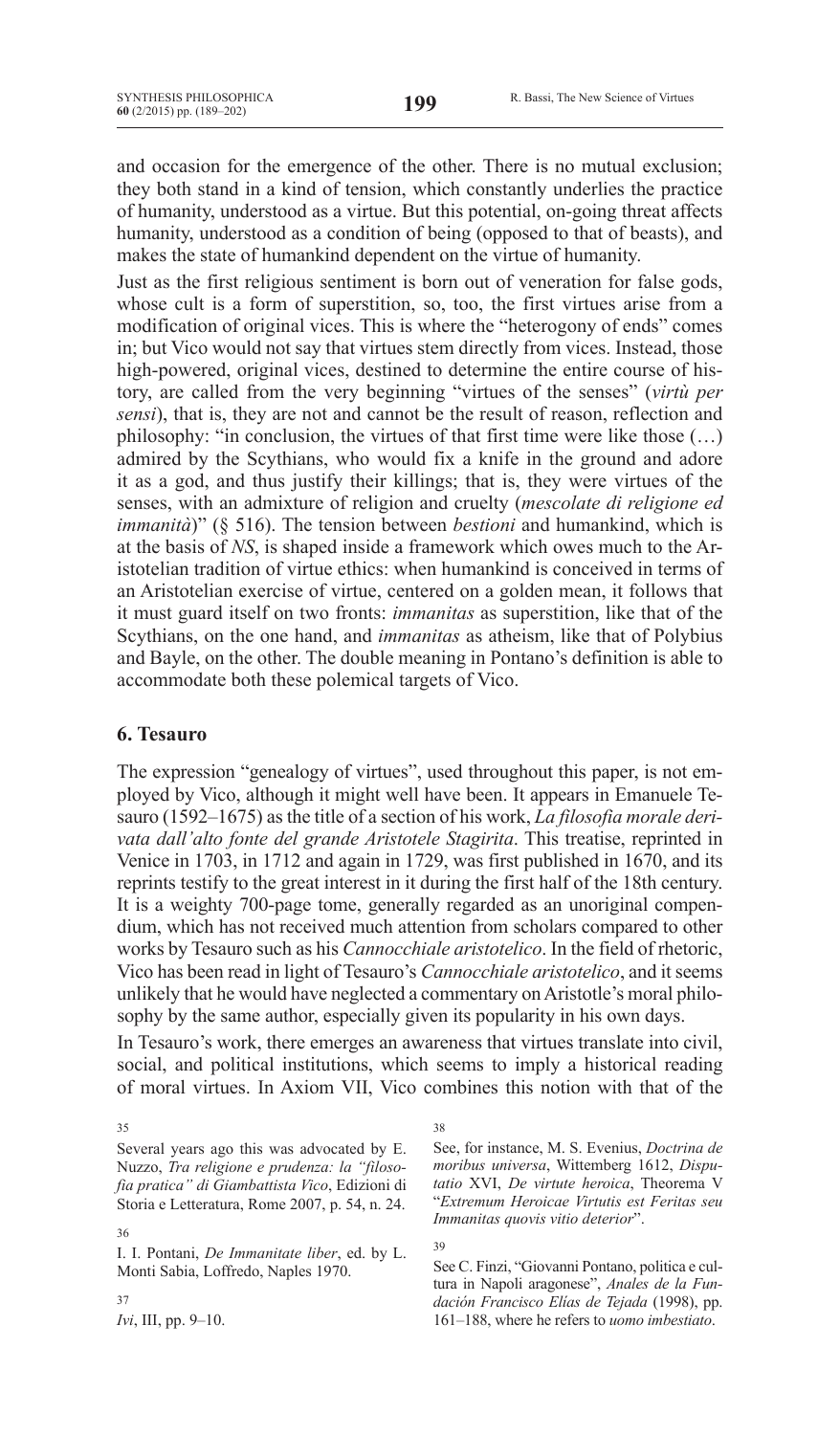heterogony of ends, drawing a picture of vices and virtues as interconnected: "Legislation considers man as he is in order to turn him to good uses in human society. Out of ferocity, avarice, and ambition, the three vices which run throughout the human race, it creates the military (*la milizia*), merchant (*la mercatanzia*), and governing classes (*la corte*), and thus the strength (*la fortezza*), riches (*l'opulenza*), and wisdom of commonwealths. Out of these three great vices, which could certainly destroy all mankind on the face of the earth, it makes civil happiness" (§ 132). Tesauro had addressed the virtue at the root of the institution of *mercatanzia* in his commentary.<sup>40</sup> Vico, however, goes beyond that and treats it as an instance where the heterogony of ends helps to explain how vices and passions can be turned into virtues:

"This axiom proves that there is divine providence and further that it is a divine legislative mind. For out of the passions of men each bent on his private advantage, for the sake of which they would live like wild beasts in the wilderness, it has made the civil institutions by which they may live in human society" (§ 133).

Many more parallels between Vico and Tesauro can be identified and merit closer analysis: not only the standard reference to the heroic virtue<sup>41</sup> (and its correlate *bestialità*), but also the discussion of the massiveness of pyramids, considered as a trait typical of barbarism and the opposite of magnificence.<sup>42</sup> Vico develops this hint as an instance of *boria dei dotti*<sup>43</sup> and uses it to dismiss Atanasius Kircher, who had exalted Egyptian culture as an example of the wisdom of the ancients.

# **7. Conclusion**

Some important references which might help us to gain a better understanding of this problem have been left out of this preliminary investigation: Paolo Mattia Doria's notion of civil-life virtues, Mandeville's convergence of vices into virtues, Bayle's notion of virtuous atheism, the Renaissance legacy of pairing virtue and *fortuna*, the hints in Francis Bacon and Spinoza at a "semblance of virtue", which has a close affinity to Vico's own notion. For this reason, these can only be partial conclusions. The Aristotelian framework, correlating every virtue with a defect and an excess, both understood as vices, seems to shape important elements in the *NS*. Even the work's conclusion, presenting a sketch of the barbarism of reflection, seems to bear traces of this structure:

"for such peoples, like so many beasts, (…) lived like wild beasts in a deep solitude of spirit and will  $(...)$  through long centuries of barbarism, rust will consume the misbegotten subtelties of malicious wits (*ingegni maliziosi*) that have turned them into beasts made more inhuman (*fiere più immani*) by the barbarism of reflection that the first men had been made by the barbarism of sense. For the latter display a generous savagery (*fierezza generosa*) (…) but the former, with a base savagery (*fierezza vile*), under soft words and embraces, plots against the life and fortune of friends and intimates" (§ 1106).

A detailed list of the vices which condemn peoples to the courses and recourses of history introduced this passage, and one might wonder how, and whether, these vices would differ from those typical of the first age, as here, too, people are "slaves of their unrestrained passions" (§ 1105). Such passions, however, are described as those of "luxury, effeminacy, avarice, envy, pride and vanity"; and although it is specified that "in pursuit of the pleasures of their dissolute life <they> were falling back into all the vices characteristic of the most abject slaves", these vices differ from those of the first age because they are based on duplicity and falsehood, causing humans to "become liars, tricksters, calumniators, thieves, cowards and pretenders" (§ 1105). Duplicity appears to mark the excesses of "vices of reason" (Vico might have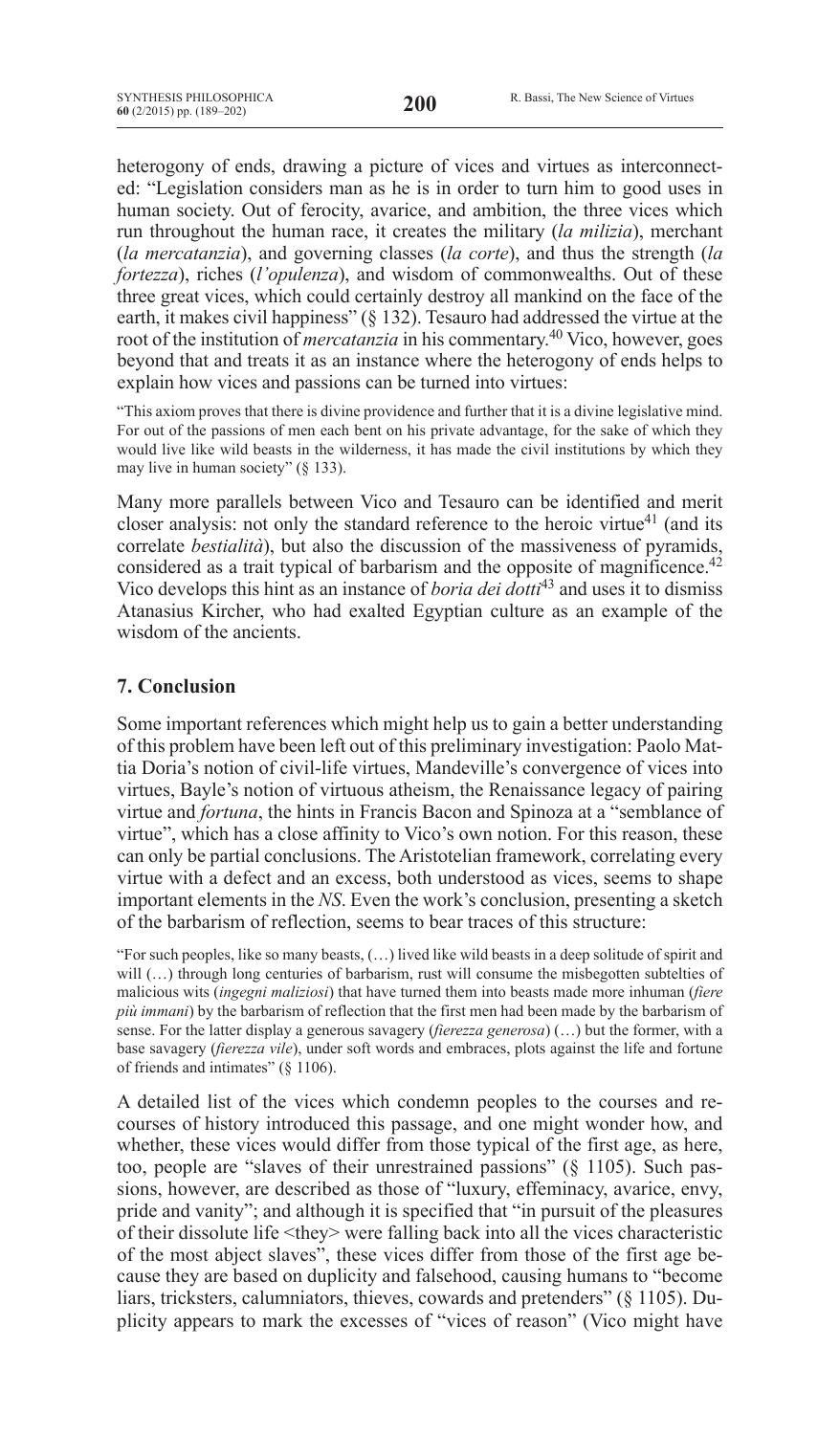remembered Aristotle's notion of irony as a vice), as opposed to the "vices of senses", which are, in Vico's eyes, *virtù per sensi*, that is, expressing truths, even when rooted in false beliefs.

While early humanity tends to be moved by vices rooted in an excess of passions (*fierezza generosa*), and the descent into barbarism brings about behaviours based on vices which have traits in common with the first age of barbarism (such as *immanitas/fierezza*), in the later stage of declining humanity, the general inclination tends to be towards defective vices (*fierezza vile*) and a lack of passions, coupled with an excess of calculating dissimulation. The anthropological scheme which places the age of reason after the age of sense is made more complex, and not always entirely consistent, because it intersects with the Aristotelian framework which maintains that the virtue of humanity is the mean between two different sorts of vice, both limiting and counteracting humanity, either by an excess of passions and sense (and, what amounts to the same thing, by defective reasoning), or by an excess of reflection (and defective common sense). The universal character of Tiberius, described as "melancholy reflective" (though Vico more appropriately refers instead to sadness, *tristezza*), stands at a turning point where reflection in excess starts to become a tainted, vicious practice, at first just subtlely and inadvertently. We would search the *NS* in vain for the happiness which motivates Aristotelian ethics; instead we find this hint at sadness which signals a precocious isolation, a self-seclusion and a mind closed to the disposition of humanity, understood as the virtue of partaking in the common nature of nations. Upon the Aristotelian structure of vices as an excess, on the one hand, and a defect, on the other, with virtues grounded in a golden mean, Vico can unfold the three movements of ideal eternal history. Although he is familiar with the invocation to tread the *via media*,<sup>44</sup> advanced by one of his "four authors", after having written and subsequently discarded his *Practic of new science*, it looks like he can no longer harbour the belief that such a virtuous route is actually able to provide a sheltered dimension for humankind to live in.

#### **Romana Bassi**

## **Nova znanost vrlinâ**

#### **Sažetak**

*Iako je Vicova* Nova znanost *(NZ) bila interpretirana sa stajališta praktičke filozofije*, *njegovo razmatranje moralnih vrlina većinom je bilo zanemareno. U radu ću ukazati na ključnu ulogu koju vrline imaju u NZ*, *gdje je povijest čovječanstva prikazana kao priča o tome kako se razvijaju mane i vrline*, *a domena slobodne volje je usmjerena na mogućnost stvaranja vrlina strasti. Ovo baca novo svjetlo na pojmove poput »heterogonije svrha«*, *veze između »bestionija« i čo-*

40

E. Tesauro, *La filosofia morale derivata dall'alto fonte del grande Aristotele Stagirita*, Pezzana, Venice 1729, p. 163.

41

Ibid., pp. 579–586.

42

Ibid., p. 184: "Magnifica fu veramente la *mole di Artemisia* … ma se si considera il fine … quella certamente non fu vera magnificenza, ma insana oltradecenza; che diede l'esempio, e il nome ad altre simili insanie. L'istesso dirai delle *barbare piramidi* dell'Egitto … e principalmente di quella del Re Cleope, più smisurata di tutte, e più vergognosa."

43

See G. Cacciatore, "Le 'borie' di Vico tra etica e filosofia della storia", *Rivista di filosofia* (2011), pp. 363–380.

44

See F. Bacon, *De sapientia veterum*, XXVII: "Scylla, et Icarus, sive Via Media".